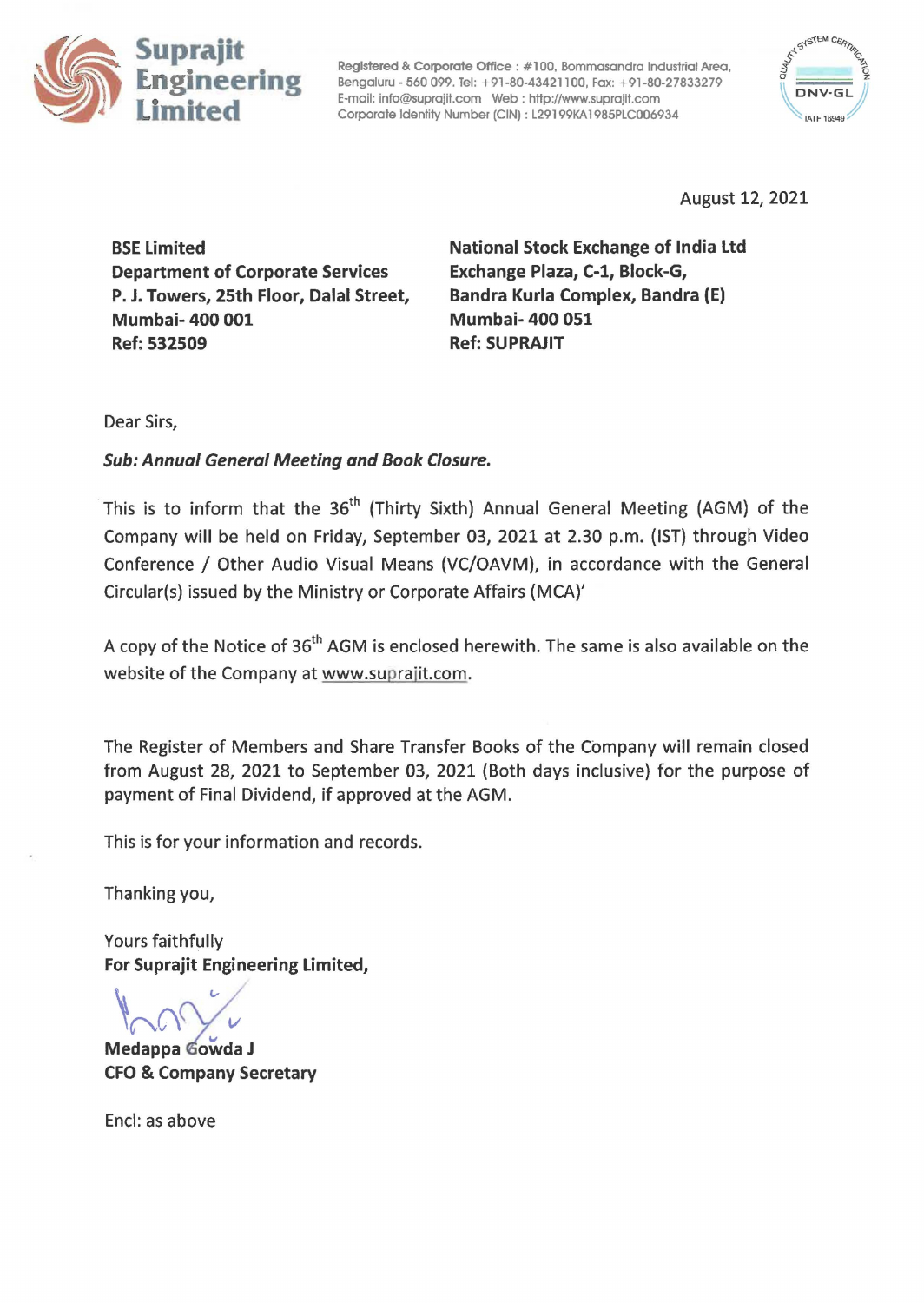

## **SUPRAJIT ENGINEERING LIMITED**

CIN: L29199KA1985PLC006934

**Registered & Corporate Office:** No. 100 & 101, Bommasandra Industrial Area, Bengaluru-560 099 Telephone: +91-80-4342 1100, Fax: +91-80-2783 3279 Website: www.suprajit.com, Email: info@suprajit.com

## **NOTICE OF THE THIRTY SIXTH ANNUAL GENERAL MEETING**

Notice is hereby given that the 36<sup>th</sup> (Thirty Sixth) Annual General Meeting (AGM) of the Members of Suprajit Engineering Limited ("the Company")will be held on Friday, September 03, 2021, at 2.30 p.m. IST through Video Conferencing (VC) / Other Audio Visual Means (OAVM) to transact the following business:

#### **ORDINARY BUSINESS:**

- **1.** To receive, consider and adopt the Financial Statements of the Company which include Audited standalone and consolidated Balance Sheet as at March 31, 2021, the standalone and consolidated Statement of Profit and Loss including the Statement of other Comprehensive Income and Cash Flow of the Company as on that date together with the Auditors' Report thereon and Report of the Board of Directors.
- **2.** To appoint Mr. Mohan Srinivasan Nagamangala (holding DIN:01916468), Director who retires by rotation and being eligible, offers himself for re-appointment.
- **3.** To confirm the payment of Interim Dividend of Re. 0.75 (75%) and to declare Final Dividend of Re. 1.00( 100%) for the financial year 2020-21.

## **SPECIAL BUSINESS:**

## **4. Approval for continuation of Directorship of Mr. Muthuswamy Lakshminarayan (DIN: 00064750) as an Independent Director of the Company:**

To consider and, if thought fit, to pass the following Resolution as a Special Resolution:

"RESOLVED THAT pursuant to Regulation 17(1A) and any other applicable Regulation(s), if any, of Securities and Exchange Board of India (Listing Obligations and Disclosure Requirements)Regulations, 2015, as amended from time to time, approval of the Members of the Company be and is hereby accorded to continue the Directorship of Mr. Muthuswamy Lakshminarayan (DIN: 00064750), Non-Executive Director, who will attain the age of 75 (Seventy Five) years on September07, 2021, as an Independent Director of the Company, for the remaining term of his tenure, i.e., till March 31, 2022.

RESOLVED FURTHER THAT for the purpose of giving effect to this resolution, the Board (including its Committee(s) thereof and / or any Director or any individual delegated with powers necessary for the purpose) be and is hereby authorized to do all such acts, deeds, matters and things, as may be necessary, proper or expedient without being required to seek any further consent or approval of the Company or otherwise to the end and intent that they shall be deemed to have been given all necessary approval thereto expressly by the authority of this resolution."

**5. To ratify the remuneration payable to Messrs G N V and Associates, Cost Accountants, Cost Auditors of the Company for the financial year 2021-22:**

To consider and if thought fit, to pass the following Resolution as an Ordinary Resolution:

"RESOLVED THAT pursuant to the provisions of Section 148(3) and other applicable provisions, if any, of the Companies Act, 2013 read with the Companies (Audit and Auditors) Rules, 2014 (including any statutory modification(s) or re-enactment thereof), the remuneration payable to Messrs G N V and Associates, Cost Accountants, Bangalore, Cost Auditors, appointed by the Board of Directors based on the recommendation of the Audit Committee of the Company, to conduct audit of the cost records for the financial year 2021-22 at a remuneration of  $\bar{\tau}$  1,25,000/- (Rupees One Lakh Twenty Five Thousand only) plus applicable taxes and reimbursement of out-of-pocket expenses, at actuals, be and is hereby ratified.

RESOLVED FURTHER THAT the Board of Directors and / or Company Secretary of the Company, be and are hereby severally authorized to do all acts, deeds and things as may be deemed necessary to give effect to the above said Resolution."

> By Order of the Board For **Suprajit Engineering Limited**

#### **Medappa Gowda J**

Company Secretary Membership No.: FCS - 4111

Place : Bengaluru Date : May 29, 2021

#### **NOTES:**

- 1. Pursuant to the General Circular nos. 20/2020, 14/2020, 17/2020, 02/2021 issued by the Ministry of Corporate Affairs ("MCA") and Circular no. SEBI/HO/CFD/CMD1/CIR/P/2020/79 and SEBI/HO/CFD/CMD2/CIR/P/2021/11 issued by the SEBI (hereinafter collectively referred to as "the Circulars"), companies are allowed to hold AGM through VC, without the physical presence of members at a common venue. Hence, in compliance with the Circulars, the AGM of the Company is being held through VC.
- 2. A Statement pursuant to the provisions of Section 102 of the Companies Act, 2013 relating to the Special Business to be transacted at the Annual General Meeting is annexed hereto.
- 3. A Member entitled to attend and vote at the Meeting is entitled to appoint a proxy to attend and vote on a poll instead of himself and the proxy need not be a Member of the Company. Since this AGM is being held through VC / OAVM pursuant to the MCA Circulars, physical attendance of Members has been dispensed with. Accordingly, the facility for appointment of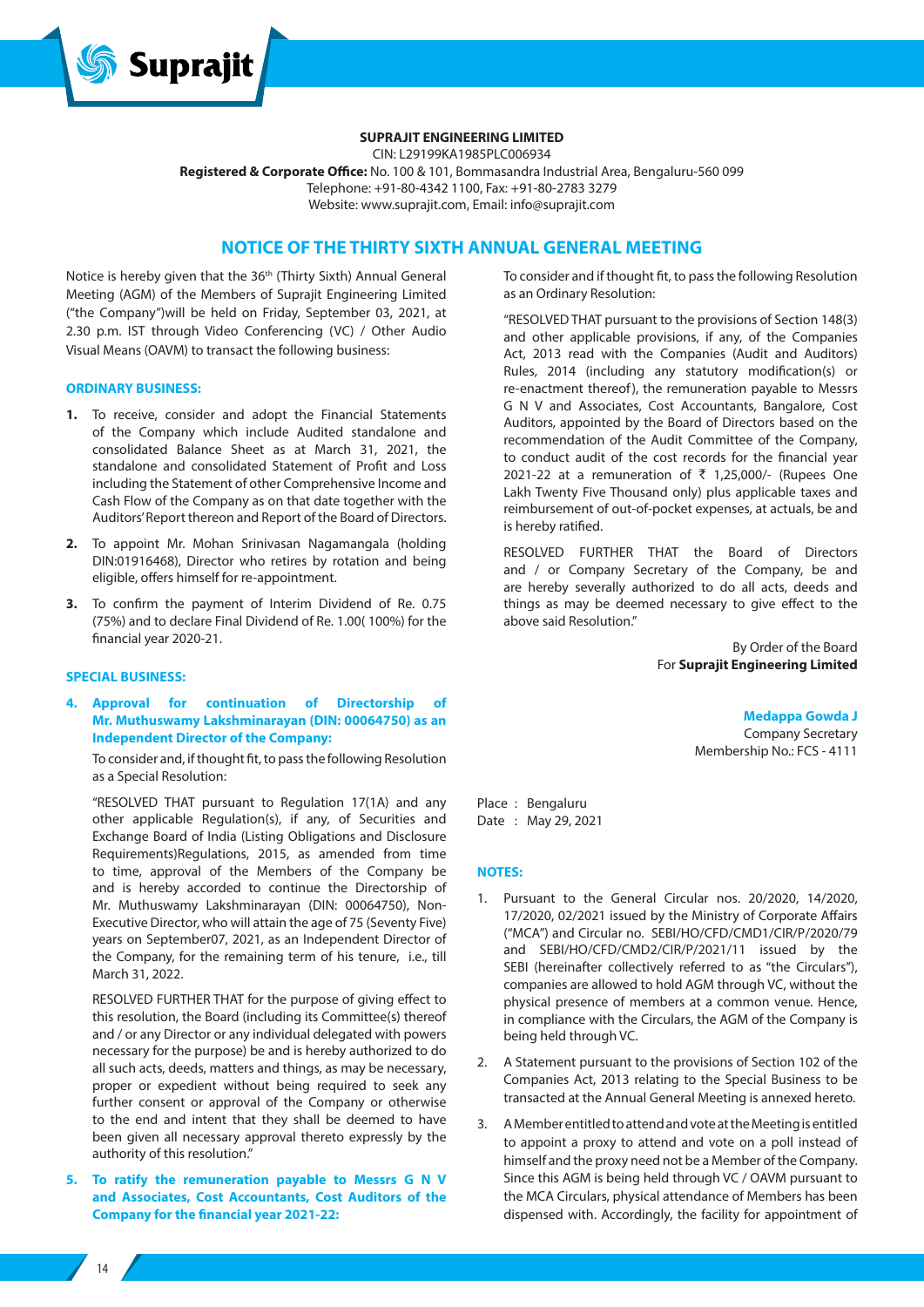proxies by the Members will not be available for the AGM and hence the Proxy Form and Attendance Slip are not annexed hereto.

- 4. In case of joint holders, the Member whose name appears as the first holder in the order of names as per the Register of Members of the Company will be entitled to vote at the AGM.
- 5. Since the AGM being held through VC / OAVM, the route map of the venue of the Meeting is not annexed hereto.
- 6. The Notice of the AGM has been uploaded on the website of the Company at www.suprajit.com. The Notice can also be accessed from the websites of the Stock Exchanges i.e., BSE Limited and National Stock Exchange of India Limited at www.bseindia.comand www.nseindia.comrespectively. The AGM Notice is also disseminated on the website of CDSL (agency for providing the Remote e-Voting facility and e-voting system during the AGM) i.e.,www.evotingindia.com.
- 7. The attendance of the Members attending the AGM through VC / OAVM will be counted for the purpose of ascertaining the quorum under Section 103 of the Companies Act, 2013.
- 8. Pursuant to Circulars, the facility to appoint Proxy to attend and cast vote for the Members is not available for this AGM. However, in pursuance of Section 113 of the Companies Act, 2013, representatives of the Bodies Corporate can attend the AGM through VC / OAVM and cast their votes through e-voting.
- 9. Members of the Company under the category of Institutional Investors are encouraged to attend and vote at the AGM through VC / OAVM. Corporate Members intending to authorize their representatives to participate and vote at the Meeting are requested to send a certified copy of the Board Resolution / authorization letter to the Company OR upload on the e-voting portal.
- 10. The Register of Members of the Company will remain closed from August 28, 2021 to September 03, 2021 (both days inclusive).
- 11. An Interim Dividend of ₹ 0.75 (75%) declared on February 10, 2021 has been paid to those Members, whose names appeared on the Company's Register of Members / Beneficial Owners Position as per the records of the depositories as on February 22, 2021 (Record Date).
- 12. Final Dividend of ₹ 1.00 (100%) per Equity Share as recommended by the Board, if approved by the Members, will be paid to those Members whose names appear on the Register of Members of the Company / beneficial owners as per the records of depositories as at the end of August 27, 2021.
- 13. Members may note that the Income-tax Act, 1961, ("the IT Act") as amended by the Finance Act, 2020, mandates that dividends paid or distributed by a company after April 1, 2020 shall be taxable in the hands of members. The Company shall therefore be required to deduct tax at source ("TDS") at the time of making the payment of final dividend. In order to enable us to determine the appropriate TDS rate as applicable, members are requested to submit relevant documents, as specified in the below paragraphs, in accordance with the provisions of the IT Act. For resident shareholders, taxes shall be deducted at source under Section 194 of the IT Act as follows:

For resident shareholders, taxes shall be deducted at source under Section 194 of the IT Act as follows:

| Members having valid PAN | 10% or as notified by the<br>Government of India |
|--------------------------|--------------------------------------------------|
| Members not having PAN / | 20% or as notified by the                        |
| valid PAN                | Government of India                              |

However, no tax shall be deducted on the dividend payable to a resident individual if the total dividend to be paid during the financial year 2021-22 does not exceed ₹ 5,000 and also in cases where members provide Form 15G / Form 15H (Form 15H is applicable to individuals aged 60 years or more) subject to conditions specified in the IT Act. Resident shareholders may also submit any other document as prescribed under the IT Act to claim a lower / nil withholding tax. PAN is mandatory for members providing Form 15G / 15H or any other document as mentioned above.

Also, no tax shall be deducted for Shareholders (e.g. LIC, GIC for whom Section 194 of the Act is not applicable), Persons Covered under Section 196 of the Act (e.g. Mutual Funds, Govt.) and Category - I & II Alternative Investment Funds (AIF) registered with SEBI on submission of documents as below:

| Shareholders (e.g. LIC,<br>GIC for whom Section<br>194 of the Act is not<br>applicable) | Documentary evidence that the said<br>provisions u/s 194 are not applicable.<br>A declaration that it has full beneficial<br>interest with respect to the shares<br>owned by it along with PAN                                                                                                                               |
|-----------------------------------------------------------------------------------------|------------------------------------------------------------------------------------------------------------------------------------------------------------------------------------------------------------------------------------------------------------------------------------------------------------------------------|
|                                                                                         | Documentary evidence that the person<br>is covered under said Section 196 of the<br>Act.<br><b>Mutual Funds:</b>                                                                                                                                                                                                             |
| Persons Covered under<br>Section 196 of the Act<br>(e.g. Mutual Funds,<br>Govt.)        | Self-declaration that<br>(i)<br>they<br>are<br>specified in Section 10 (23D) of the<br>Income Tax Act, 1961 along with<br>self-attested copy of PAN card and<br>registration certificate.                                                                                                                                    |
|                                                                                         | (ii) Also a certificate that payment of /<br>by way of dividend in respect of any<br>securities or shares owned by it or in<br>which it has full beneficial interest.                                                                                                                                                        |
| Category - I & II<br>Alternative Investment<br>Funds (AIF) registered<br>with SEBI      | established / incorporated<br>AIF.<br>in.<br>India - Self-declaration that its income<br>is exempt under Section 10 (23FBA)<br>of the Income Tax Act, 1961 and they<br>are governed by SEBI regulations as<br>Category I or Category II AIF along with<br>self-attested copy of the PAN card and<br>registration certificate |

For non-resident shareholders taxes are required to be withheld in accordance with the provisions of Section 195 and other applicable sections of the IT Act, at the rates in force. The withholding tax shall be at the rate of 20% (plus applicable surcharge and cess) or as notified by the Government of India on the amount of dividend payable.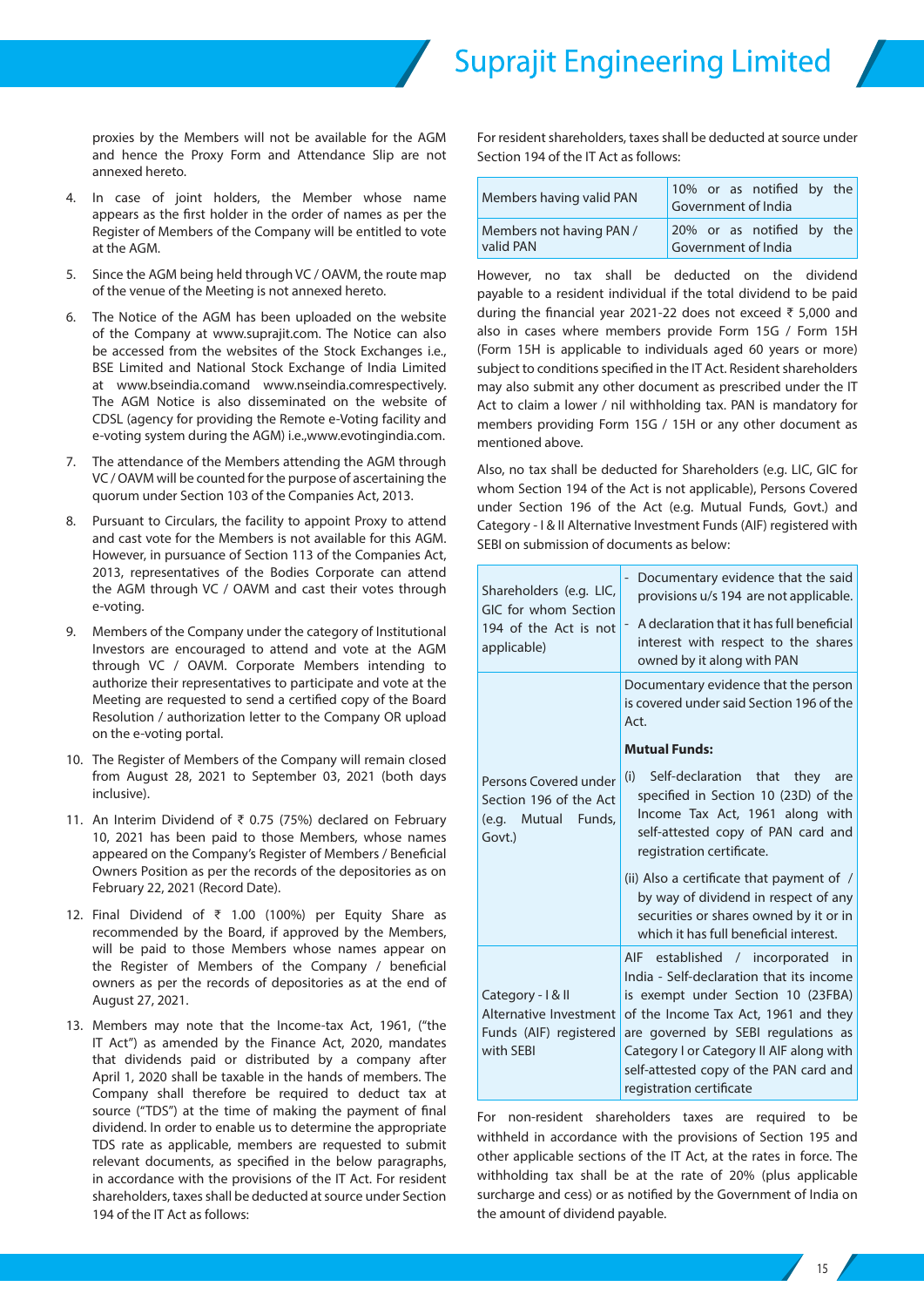

However, as per Section 90 of the IT Act, non-resident shareholders have the option to be governed by the provisions of the Double Tax Avoidance Agreement ("DTAA"), read with Multilateral Instrument between India and the country of tax residence of the member, if they are more beneficial to them. For this purpose, i.e. to avail the benefits under the DTAA read with MLI, non-resident shareholders will have to provide the following:

- Self-attested copy of PAN if available / Self-attested copy of Indian Tax Identification number (PAN), if available
- Tax Residency Certificate (TRC) obtained from the tax authorities of the country of which the shareholder is a resident duly attested by member
- Self-declaration in Form 10F
- Self-declaration by the member of having no permanent establishment in India in accordance with the applicable tax treaty
- Self-declaration of beneficial ownership by the non-resident shareholder
- Any other documents as prescribed under the IT Act for lower withholding of taxes if applicable, duly attested by the member

In case of Foreign Institutional Investors / Foreign Portfolio Investors, tax will be deducted under Section 196D of the IT Act @ 20% (plus applicable surcharge and cess) or the rate provided in relevant DTAA, read with MLI, whichever is more beneficial, subject to the submission of the above documents.

Kindly note that the Company is not obligated to apply the beneficial Tax Treaty rates at the time of tax deduction / withholding on dividend amounts. Application of beneficial Tax Treaty Rate shall depend upon the completeness of the documents submitted by the Non- Resident shareholder and review to the satisfaction of the Company.

Shareholders who are exempted from TDS provisions through any circular or notification may provide documentary evidence in relation to the same, to enable the Company in applying the appropriate TDS on Dividend payment to such shareholder.

The aforesaid documents, as applicable, should be received from registered email ID by email to Integrated Registry Management Services P. Ltd at their email id gopi@integratedindia.in / giri@integratedindia.in or the same can be uploaded on the web link of RTA https://www.integratedindia.in / ExemptionFormSubmission. aspx on or before August 27, 2021 to enable the Company to determine the appropriate TDS / withholding tax rate applicable and remit the same to the Government within the stipulated date. No communication on the tax determination / deduction received post August 27, 2021 shall be considered for payment of Dividend with the appropriate deduction / no deduction.

For withholding of taxes as mentioned above, the residential status of the shareholders will be considered as per the data available with the Company / RTA / the Depository Participants (the "DPs"). In case there is change in their status, then the shareholders are requested to update their current status with the Company / RTA / the DPs on or before August 27, 2021.

- 14. The Equity Shares of the Company are available for trading in dematerialized form (electronic form) through Depository Participants. The Company has entered into agreements with National Securities Depository Limited (NSDL) and Central Depository Services Limited (CDSL). ISIN Code No. INE399CO1030. All Shareholders holding Shares in physical form are requested to make use of this facility.
- 15. As per Regulation 40 of SEBI Listing Regulations, as amended, securities of Listed Companies can be transferred only in dematerialized form with effect from, April 1, 2019, except in case of request received for transmission or transposition of securities. In view of this, Members holding shares in physical form are requested to consider converting their holdings to dematerialized form.

For further information, Shareholders can contact the Company's Registrar and Share Transfer Agent (RTAs), Integrated Registry Management Services Private Limited, No. 30, Ramana Residency, 4th Cross, Sampige Road, Malleswaram, Bangalore - 560003, Phone : +91-80-23460815 to 818, Fax: +91-80-23460819, E-mail: irg@integrated.in .

16. Members holding Shares in physical mode are required to submit their Permanent Account Number (PAN) and bank account details to the RTA, if not registered with the Company, as mandated by SEBI by writing to the RTA at irg@integrated. in along with the details of folio no., self-attested copy of PAN card, bank details (Bank account number, Bank and Branch Name and address, IFSC, MICR details) and cancelled cheque.

Members holding Shares in electronic mode are requested to submit their PAN and bank account details to their respective Depository Participants ("DPs") with whom they are maintaining their demat accounts to update the same.

- 17. To support the 'Green Initiative', the Members who have not registered their e-mail addresses are requested to register the same with Integrated Registry Management Services Private Limited / Depositories.
- 18. Relevant documents referred to in the accompanying Notice and the Statement are open for inspection electronically by the Members during normal business hours (9.00 A.M. to 5.00 P.M.) on all working days except Saturdays and Sundays, up to the conclusion of AGM of the Company.
- 19. Members seeking any information with regard to the Annual Accounts, are requested to write to the Company at investors@suprajit.com at an early date, so as to enable the Management to keep the information ready at the Meeting.
- 20. Notice of the AGM along with the Annual Report for the financial year 2020-21 is being sent only through electronic mode to those Members whose email addresses are registered with the Company / Depositories. Members may note that the Notice and Annual Report will also be available on the Company's website at www.suprajit.com.com, websites of the Stock Exchanges i.e., BSE Limited and National Stock Exchange of India Limited at www.bseindia.com and www. nseindia.com respectively and on the website of CDSLatwww. evotingindia.com.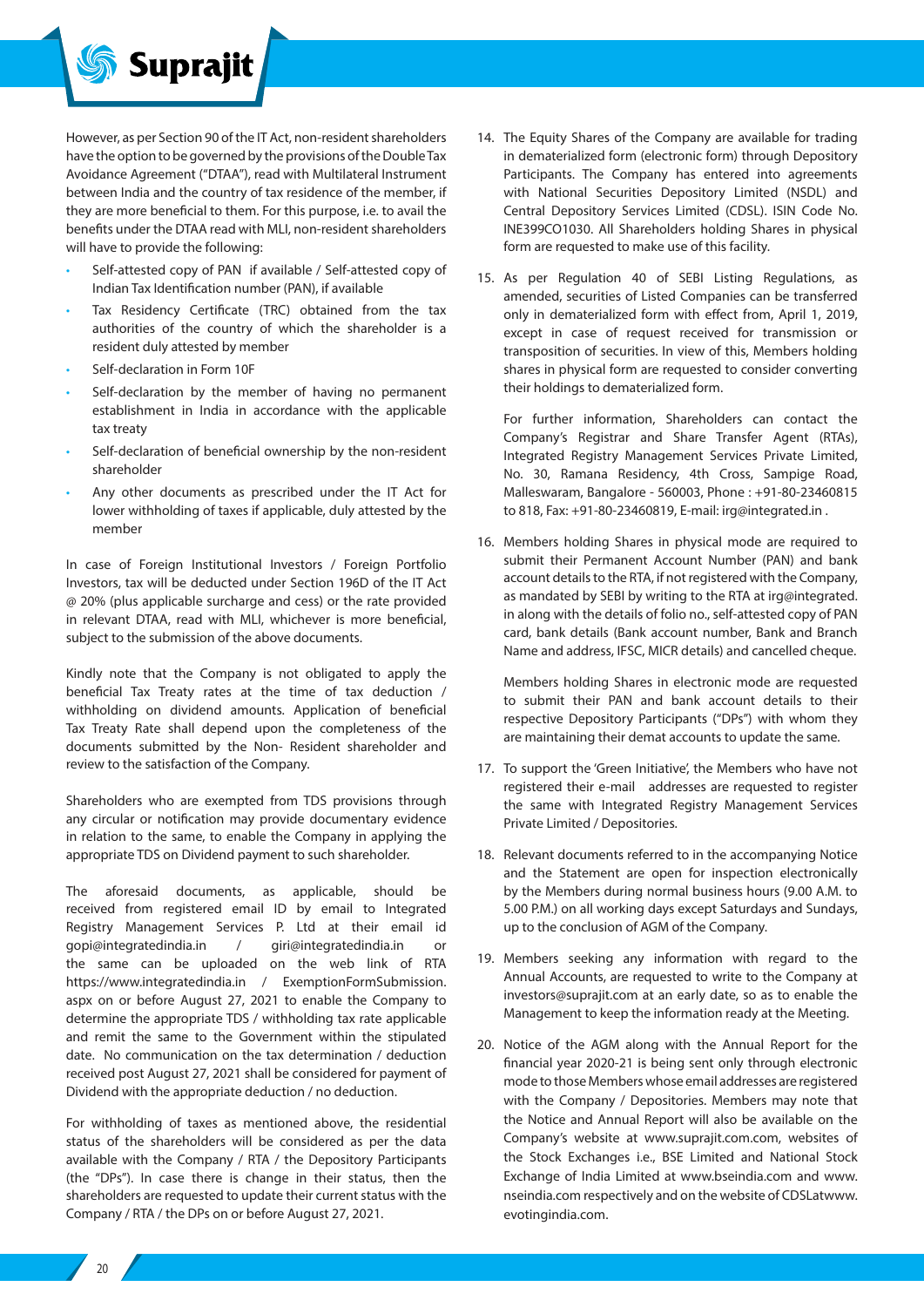

21. Section 124 of the Companies Act, 2013 read with Investor Education and Protection Fund Authority (Accounting, Audit, Transfer and Refund) Rules, 2016 mandates the Companies to transfer Dividend that has remained unclaimed for a period seven years from the Unpaid Dividend Account to Investor Education and Protection Fund (IEPF). Further, the rules also mandate the transfer of Shares with respect to the Dividend, which has not been paid or claimed for seven consecutive years or more to IEPF. Accordingly, the Dividend for the below mentioned years will be transferred to the IEPF on the respective dates, if the Dividend remains unclaimed for seven years, and the respective Shares will also be transferred to IEPF, if Dividend is unclaimed for seven consecutive years.

The particulars of unpaid / unclaimed Dividend etc. are available on the Company's website at www.suprajit.com (http://www.suprajit.com/reports\_category/unclaimeddividends/) which is in compliance with the Investor Education and Protection Fund (Uploading of information regarding unpaid and unclaimed amounts lying with Companies) Rules, 2012.

Following are the details of unpaid Dividends with due date within which it can be claimed:

| <b>FY</b> | <b>Year of</b><br>declaration | <b>Type of</b><br><b>Dividend</b> | <b>Dividend</b><br>per share<br>(Re.) | Date of<br>declaration | Due date<br>for<br>transfer |
|-----------|-------------------------------|-----------------------------------|---------------------------------------|------------------------|-----------------------------|
| 2013-14   | 2014                          | Final                             | 0.50                                  | $31$ -Jul-14           | 5-Sep-21                    |
| 2014-15   | 2015                          | Interim                           | 0.45                                  | 3-Feb-15               | 10-Mar-22                   |
| 2014-15   | 2015                          | Final                             | 0.50                                  | 19-Sep-15              | 25-Oct-22                   |
| 2015-16   | 2016                          | Interim                           | 0.50                                  | $9$ -Feb-16            | 16-Mar-23                   |
| 2015-16   | 2016                          | Final                             | 0.55                                  | 24-Sep-16              | 30-Oct-23                   |
| 2016-17   | 2017                          | Interim                           | 0.50                                  | 13-Feb-17              | 21-Mar-24                   |
| 2016-17   | 2017                          | Final                             | 0.60                                  | 11-Nov-17              | 18-Dec-24                   |
| 2017-18   | 2018                          | Interim                           | 0.60                                  | 12-Feb-18              | 20-Mar-25                   |
| 2017-18   | 2018                          | Final                             | 0.80                                  | 14-Aug-18              | 19-Sept-25                  |
| 2018-19   | 2019                          | Interim                           | 0.70                                  | 11-Feb-19              | 19-Mar-26                   |
| 2018-19   | 2019                          | Final                             | 0.85                                  | 10-Aug-19              | 15-Sept-26                  |
| 2019-20   | 2020                          | Interim                           | 0.75                                  | 01-Feb-20              | 08-Mar-27                   |
| 2019-20   | 2020                          | Interim                           | 1.00                                  | 03-Mar-20              | 10-Apr-27                   |
| 2020-21   | 2021                          | Interim                           | 0.75                                  | 10-Feb-21              | 18-Mar-28                   |

During the year, the Company was not required to transfer any shares to Investors and Education Protection Fund pursuant to Section 124 of the Companies Act, 2013 read with Investor Education and Protection Fund Authority (Accounting, Audit, Transfer and Refund) Rules, 2016.

- 22. Mr. Parameshwar G. Bhat, Practising Company Secretary (Membership No. FCS-8860), Bengaluru has been appointed as Scrutinizer to scrutinize the e-voting process in a fair and transparent manner. The Scrutinizer shall within 2 (Two) working days from the conclusion of the e-voting period unblock the votes in the presence of at least two witnesses who are not in the employment of the Company and make his report of the votes cast in favour or against and shall submit to the Chairman of the Meeting.
- 23. The results of the Annual General Meeting shall be declared within 2 (Two) working days from the conclusion of the Annual General Meeting. The results declared along with the Scrutinizer's Report shall be placed on the Company's website

(www.suprajit.com) and on the website of CDSL and shall be communicated to BSE Limited (BSE) and National Stock Exchange of India Limited (NSE).

24. Additional information pursuant to Regulation 36 of SEBI Listing Regulations in respect of the Directors seeking appointment / re-appointment at the AGM is annexed separately, which forms part of this Notice.

### **Voting through Electronic means:**

- 25. In compliance with Section 108 of the Act, read with the corresponding rules, Regulation 44 of the LODR Regulations and in terms of SEBI circular no. SEBI/HO/CFD/CMD/ CIR/P/2020/242 dated December 9, 2020, the Company is providing facility of remote e-voting to its Members in respect of the business to be transacted at the AGM. For this purpose, the Company has entered into an agreement with Central Depository Services (India) Limited (CDSL) for facilitating voting through electronic means, as the authorized e-Voting's agency. The facility of casting votes by a Member using remote e-voting as well as the e-voting system on the date of the AGM will be provided by CDSL.
- 26. The voting period begins on Tuesday, August 31, 2021 at 9.00 AM IST and ends on Thursday, September 02, 2021 at 5.00 PM IST. During this period, the Members whose names appear in the Register of Members / list of Beneficial Owners as on August 27, 2021 i.e. the date prior to the commencement of Book Closure date, are entitled to vote on the Resolutions set forth in this Notice. The e-voting module shall be disabled by CDSL for voting thereafter.
- 27. The facility for voting during the AGM will also be made available. Members present in the AGM through VC and who have not cast their vote on the resolutions through remote e-voting and are otherwise not barred from doing so, shall be eligible to vote through the e-voting system during the AGM.
- 28. Shareholders who have already voted prior to the Meeting date would not be entitled to vote at the Meeting again. However, they can participate in the VC / OAVM.
- 29. The Members can join the AGM in the VC / OAVM mode 15 minutes before and after the scheduled time of the commencement of the Meeting by following the procedure mentioned in the Notice. The facility of participation at the EGM / AGM through VC / OAVM will be made available to at least 1000 members on first come first serve basis. This will not include large Shareholders (Shareholders holding 2% or more shareholding), Promoters, Institutional Investors, Directors, Key Managerial Personnel, the Chairpersons of the Audit Committee, Nomination and Remuneration Committee and Stakeholders Relationship Committee, Auditors etc. who are allowed to attend the AGM without restriction on account of first come first served basis.

## **THE INTRUCTIONS FOR SHAREHOLDRES FOR REMOTE E-VOTING ARE AS UNDER:**

i) Pursuant to SEBI Circular No. SEBI/HO/CFD/CMD/ CIR/P/2020/242 dated 09.12.2020, under Regulation 44 of Securities and Exchange Board of India (Listing Obligations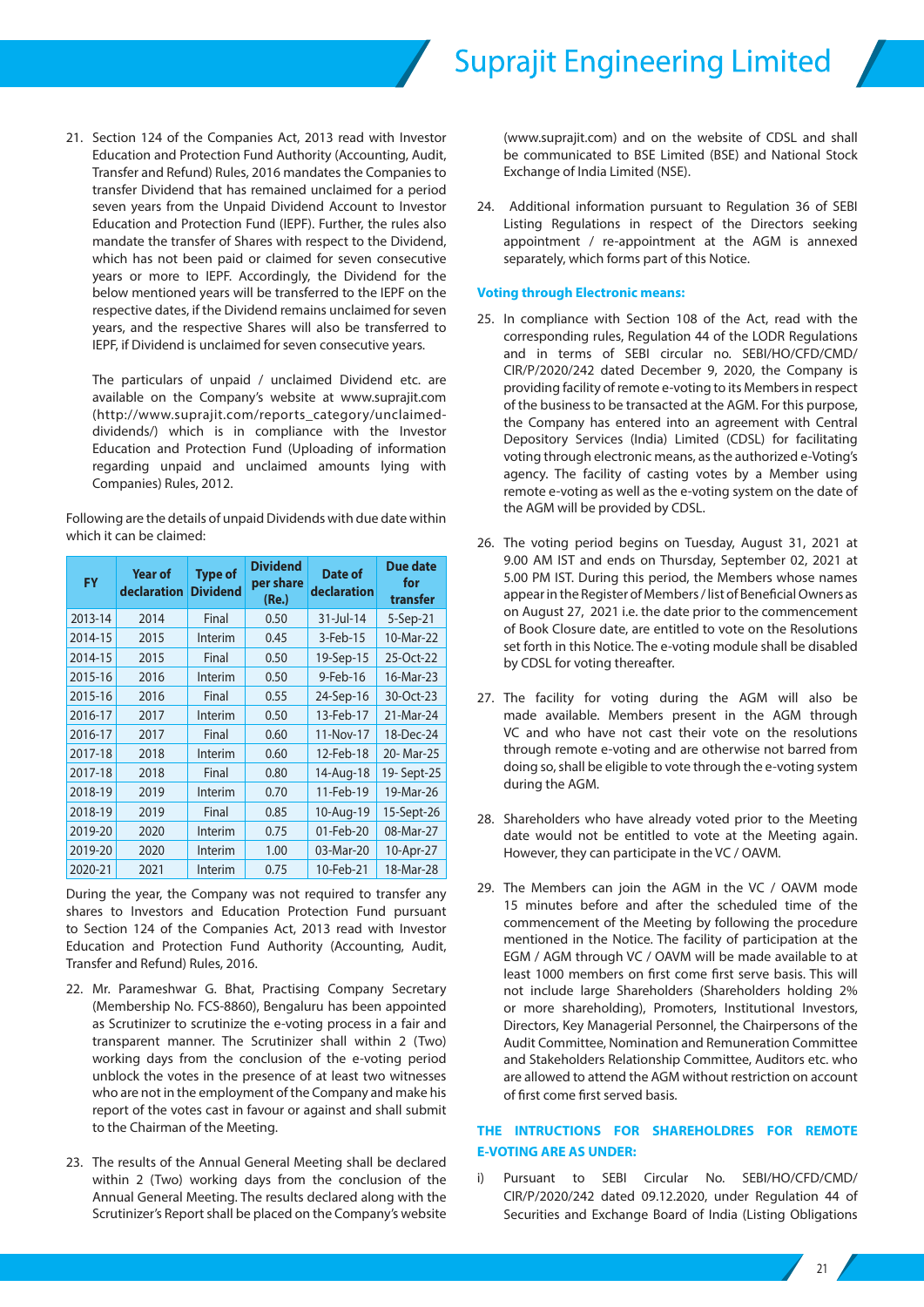

and Disclosure Requirements) Regulations, 2015, listed entities are required to provide remote e-voting facility to its shareholders, in respect of all shareholders' resolutions. However, it has been observed that the participation by the public non-institutional shareholders / retail shareholders is at a negligible level.

Currently, there are multiple e-voting service providers (ESPs) providing e-voting facility to listed entities in India. This necessitates registration on various ESPs and maintenance of multiple user IDs and passwords by the shareholders.

In order to increase the efficiency of the voting process, pursuant to a public consultation, it has been decided to enable e-voting to all the demat account holders, by way of a single login credential, through their demat accounts/ websites of Depositories / Depository Participants. Demat

account holders would be able to cast their vote without having to register again with the ESPs, thereby, not only facilitating seamless authentication but also enhancing ease and convenience of participating in e-voting process.

ii) In terms of SEBI circular no. SEBI/HO/CFD/CMD/ CIR/P/2020/242 dated December 9, 2020 on e-Voting facility provided by Listed Companies, Individual shareholders holding securities in demat mode are allowed to vote through their demat account maintained with Depositories and Depository Participants. Shareholders are advised to update their mobile number and email Id in their demat accounts in order to access e-Voting facility.

Pursuant to above said SEBI Circular, Login method for e-Voting and joining virtual meetings for Individual shareholders holding securities in demat mode is given below:

| <b>Type of shareholders</b>                                                                                        | <b>Login Method</b>                                                                                                                                                                                                                                                                                                                                                                                                                                                                                                                                                                                                                                                                                                                                                                                                                                                                                                                                                                                                                                                                                                                                                                                                                                                                                                                                                                                                                                                                                              |
|--------------------------------------------------------------------------------------------------------------------|------------------------------------------------------------------------------------------------------------------------------------------------------------------------------------------------------------------------------------------------------------------------------------------------------------------------------------------------------------------------------------------------------------------------------------------------------------------------------------------------------------------------------------------------------------------------------------------------------------------------------------------------------------------------------------------------------------------------------------------------------------------------------------------------------------------------------------------------------------------------------------------------------------------------------------------------------------------------------------------------------------------------------------------------------------------------------------------------------------------------------------------------------------------------------------------------------------------------------------------------------------------------------------------------------------------------------------------------------------------------------------------------------------------------------------------------------------------------------------------------------------------|
| Individual Shareholders<br>holding securities in<br>Demat mode with CDSL                                           | Users of who have opted for CDSL's Easi / Easiest facility, can login through their existing user id and<br>1)<br>password. Option will be made available to reach e-Voting page without any further authentication.<br>The URLs for users to login to Easi / Easiest are https://web.cdslindia.com/myeasi/home/login or<br>www.cdslindia.com and click on Login icon and select New System Myeasi.<br>After successful login the Easi / Easiest user will be able to see the e-Voting Menu. On clicking the<br>2)<br>e-voting menu, the user will be able to see his / her holdings along with links of the respective e-Voting<br>service provider i.e. CDSL / NSDL / KARVY / LINK INTIME as per information provided by Issuer / Company.<br>Additionally, we are providing links to e-Voting Service Providers, so that the user can visit the e-Voting<br>service providers' site directly.<br>If the user is not registered for Easi / Easiest, option to register is available at https://web.cdslindia.com/<br>3)<br>myeasi. / Registration / EasiRegistration<br>Alternatively, the user can directly access e-Voting page by providing Demat Account Number and PAN<br>4)<br>No. from a link in www.cdslindia.com home page. The system will authenticate the user by sending OTP<br>on registered Mobile & Email as recorded in the Demat Account. After successful authentication, user<br>will be provided links for the respective ESP where the e-Voting is in progress during or before the AGM. |
| <b>Individual Shareholders</b><br>holding securities in<br>demat mode with NSDL                                    | If you are already registered for NSDL IDeAS facility, please visit the e-Services website of NSDL. Open<br>1)<br>web browser by typing the following URL: https://eservices.nsdl.com either on a Personal Computer or<br>on a mobile. Once the home page of e-Services is launched, click on the "Beneficial Owner" icon under<br>"Login" which is available under 'IDeAS' section. A new screen will open. You will have to enter your<br>User ID and Password. After successful authentication, you will be able to see e-Voting services. Click on<br>"Access to e-Voting" under e-Voting services and you will be able to see e-Voting page. Click on company<br>name or e-Voting service provider name and you will be re-directed to e-Voting service provider website<br>for casting your vote during the remote e-Voting period or joining virtual meeting & voting during the<br>meeting.                                                                                                                                                                                                                                                                                                                                                                                                                                                                                                                                                                                                              |
|                                                                                                                    | If the user is not registered for IDeAS e-Services, option to register is available at https://eservices.<br>2)<br>nsdl.com. Select "Register Online for IDeAS "Portal or click at https://eservices.nsdl.com / SecureWeb/<br>IdeasDirectReg.jsp<br>Visit the e-Voting website of NSDL. Open web browser by typing the following URL: https://www.<br>3)<br>evoting.nsdl.com / either on a Personal Computer or on a mobile. Once the home page of e-Voting<br>system is launched, click on the icon "Login" which is available under 'Shareholder / Member' section. A<br>new screen will open. You will have to enter your User ID (i.e. your sixteen digit demat account number<br>hold with NSDL), Password / OTP and a Verification Code as shown on the screen. After successful<br>authentication, you will be redirected to NSDL Depository site wherein you can see e-Voting page. Click<br>on company name or e-Voting service provider name and you will be redirected to e-Voting service<br>provider website for casting your vote during the remote e-Voting period or joining virtual meeting &<br>voting during the meeting.                                                                                                                                                                                                                                                                                                                                                                     |
| Individual Shareholders<br>(holding securities in<br>demat mode) login<br>through their Depository<br>Participants | You can also login using the login credentials of your demat account through your Depository Participant<br>registered with NSDL / CDSL for e-Voting facility. After successful login, you will be able to see e-Voting<br>option. Once you click on e-Voting option, you will be redirected to NSDL / CDSL Depository site after<br>successful authentication, wherein you can see e-Voting feature. Click on company name or e-Voting service<br>provider name and you will be redirected to e-Voting service provider's website for casting your vote during<br>the remote e-Voting period or joining virtual meeting & voting during the meeting.                                                                                                                                                                                                                                                                                                                                                                                                                                                                                                                                                                                                                                                                                                                                                                                                                                                            |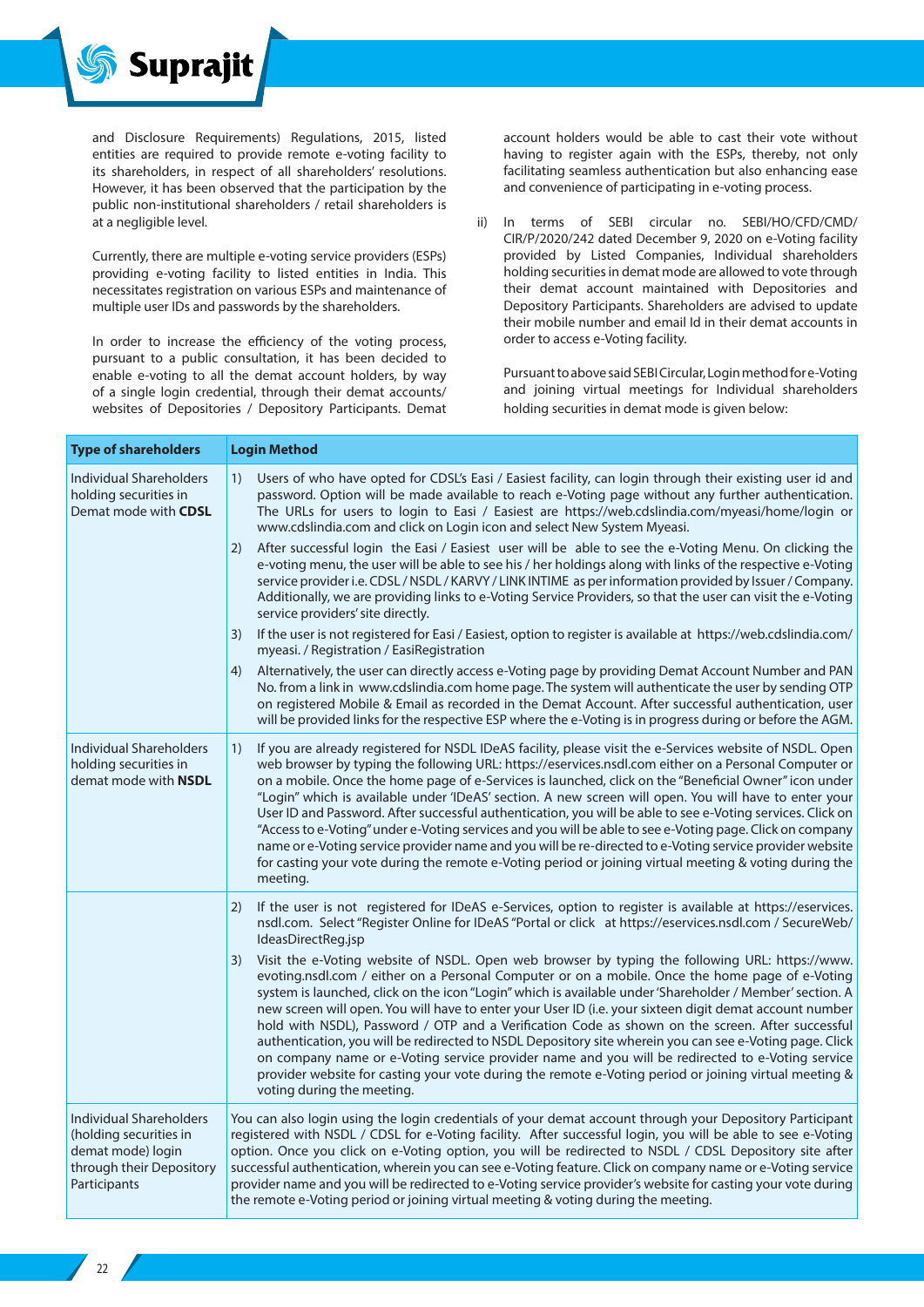# **Suprajit Engineering Limited**

**Important note:** Members who are unable to retrieve User ID/ Password are advised to use Forget User ID and Forget Password option available at abovementioned website.

**Helpdesk for Individual Shareholders holding securities in demat mode for any technical issues related to login through Depository i.e. CDSL and NSDL** 

| <b>Login type</b>                                                               | <b>Helpdesk details</b>                                                                                                                                                                 |
|---------------------------------------------------------------------------------|-----------------------------------------------------------------------------------------------------------------------------------------------------------------------------------------|
| Individual Shareholders<br>holding securities in<br>Demat mode with CDSL        | Members facing any technical issue<br>in login can contact CDSL helpdesk<br>by sending a request at helpdesk.<br>evoting@cdslindia.comor contact at<br>022-23058738 and 22-23058542-43. |
| Individual Shareholders<br>holding securities in<br>Demat mode with <b>NSDL</b> | Members facing any technical issue in<br>login can contact NSDL helpdesk by<br>sending a request at evoting@nsdl.<br>co.in or call at toll free no.: 1800 1020<br>990 and 1800 22 44 30 |

- (i) Login method for e-Voting and joining virtual meeting for shareholders other than individual shareholders & physical shareholders.
	- 1) The shareholders should log on to the e-voting website www.evotingindia.com.
	- 2) Click on "Shareholders" module.
	- 3) Now enter your User ID
		- a. For CDSL: 16 digits beneficiary ID,
		- b. For NSDL: 8 Character DP ID followed by 8 Digits Client ID,
		- c. Shareholders holding shares in Physical Form should enter Folio Number registered with the Company.
	- 4) Next enter the Image Verification as displayed and Click on Login.
	- 5) If you are holding shares in demat form and had logged on to www.evotingindia.com and voted on an earlier e-voting of any company, then your existing password is to be used.
	- 6) If you are a first-time user follow the steps given below:

| For Shareholders holding shares in Demat Form other than<br>individual and Physical Form |                                                                                                                                                                                                                                                                                                                                                                                 |  |
|------------------------------------------------------------------------------------------|---------------------------------------------------------------------------------------------------------------------------------------------------------------------------------------------------------------------------------------------------------------------------------------------------------------------------------------------------------------------------------|--|
| <b>PAN</b>                                                                               | Enter your 10 digit alpha-numeric *PAN issued by<br>Income Tax Department (Applicable for both demat<br>shareholders as well as physical shareholders)<br>Shareholders who have not updated their PAN<br>$\bullet$<br>with the Company / Depository Participant are<br>requested to use the sequence number sent by<br>Company / RTA or contact Company / RTA.                  |  |
| <b>Dividend</b><br>Bank<br><b>Details</b><br><b>OR</b> Date<br>of Birth<br>(DOB)         | Enter the Dividend Bank Details or Date of Birth<br>(in dd / mm / yyyy format) as recorded in your<br>demat account or in the company records in order<br>to login.<br>If both the details are not recorded with the<br>$\bullet$<br>depository or company, please enter the member<br>id / folio number in the Dividend Bank details field<br>as mentioned in instruction (v). |  |

- (ii) After entering these details appropriately, click on "SUBMIT" tab.
- (iii) Shareholders holding shares in physical form will then directly reach the Company selection screen. However, shareholders holding shares in demat form will now reach 'Password Creation' menu wherein they are required to mandatorily enter their login password in the new password field. Kindly note that this password is to be also used by the demat holders for voting for resolutions of any other company on which they are eligible to vote, provided that company opts for e-voting through CDSL platform. It is strongly recommended not to share your password with any other person and take utmost care to keep your password confidential.
- (iv) For shareholders holding shares in physical form, the details can be used only for e-voting on the resolutions contained in this Notice.
- (v) Click on the EVSN for the relevant <Company Name> on which you choose to vote.
- (vi) On the voting page, you will see "RESOLUTION DESCRIPTION" and against the same the option "YES / NO" for voting. Select the option YES or NO as desired. The option YES implies that you assent to the Resolution and option NO implies that you dissent to the Resolution.
- (vii) Click on the "RESOLUTIONS FILE LINK" if you wish to view the entire Resolution details.
- (viii) After selecting the resolution, you have decided to vote on, click on "SUBMIT". A confirmation box will be displayed. If you wish to confirm your vote, click on "OK", else to change your vote, click on "CANCEL" and accordingly modify your vote.
- (ix) Once you "CONFIRM" your vote on the resolution, you will not be allowed to modify your vote.
- (x) You can also take a print of the votes cast by clicking on "Click here to print" option on the Voting page.
- (xi) If a demat account holder has forgotten the login password then Enter the User ID and the image verification code and click on Forgot Password & enter the details as prompted by the system.
- (xii) Facility for Non Individual Shareholders and Custodians Remote Voting
	- Non-Individual shareholders (i.e. other than Individuals, HUF, NRI etc.) and Custodians are required to log on to www.evotingindia.com and register themselves in the "Corporates" module.
	- A scanned copy of the Registration Form bearing the stamp and sign of the entity should be emailed to helpdesk.evoting@cdslindia.com.
	- After receiving the login details a Compliance User should be created using the admin login and password.

23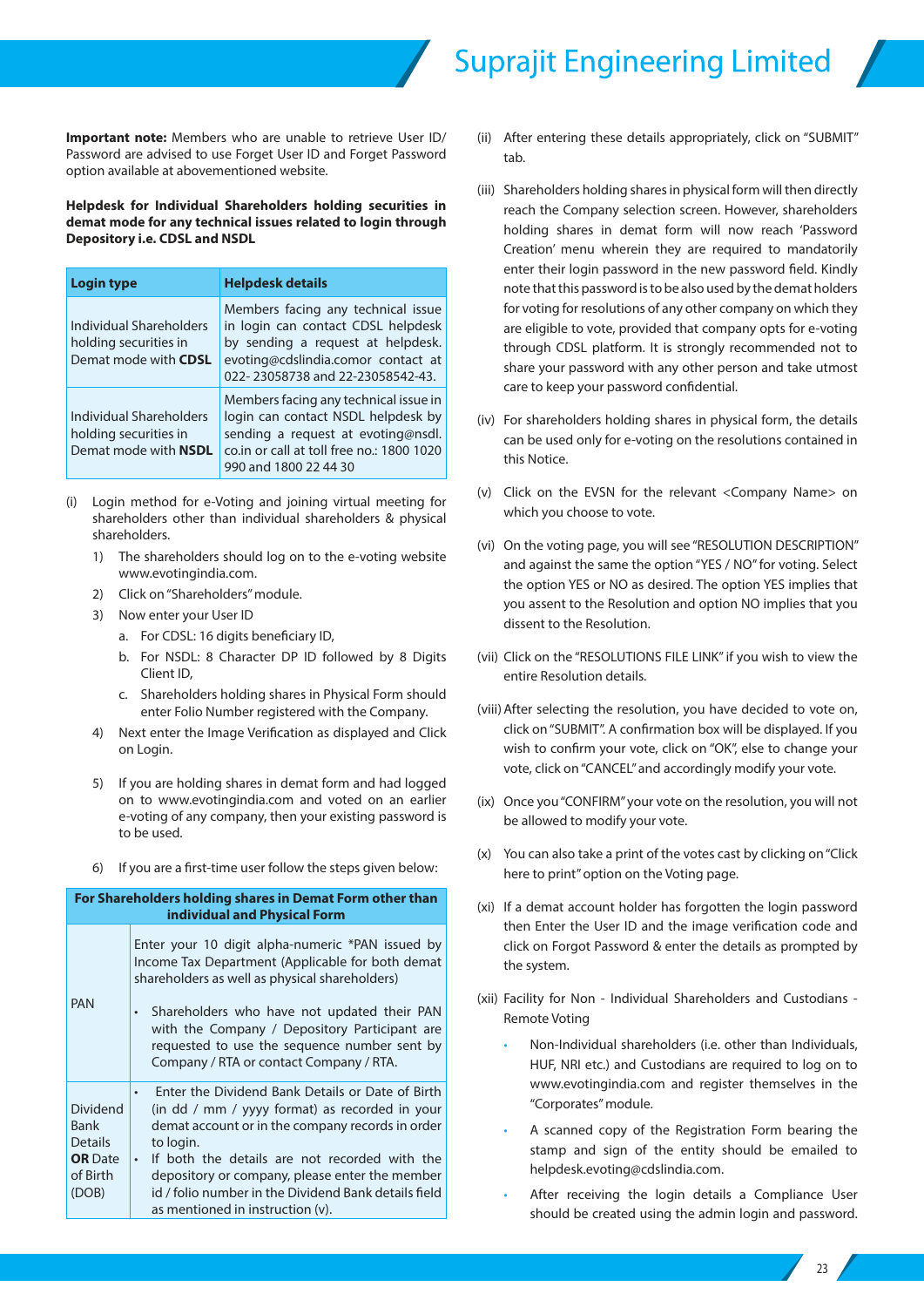The Compliance User would be able to link the account(s) for which they wish to vote on.

The list of accounts linked in the login should be mailed to helpdesk.evoting@cdslindia.com and on approval of the accounts they would be able to cast their vote.

**Suprajit** 

- A scanned copy of the Board Resolution and Power of Attorney (POA) which they have issued in favour of the Custodian, if any, should be uploaded in PDF format in the system for the scrutinizer to verify the same.
- Alternatively Non Individual shareholders are required to send the relevant Board Resolution / Authority letter etc. together with attested specimen signature of the duly authorized signatory who are authorized to vote, to the Scrutinizer and to the Company at the email address viz; investors@suprajit.com (designated email address by company), if they have voted from individual tab & not uploaded same in the CDSL e-voting system for the scrutinizer to verify the same.

## **INSTRUCTIONS FOR SHAREHOLDERS ATTENDING THE AGM/ EGM THROUGH VC / OAVM & E-VOTING DURING MEETING ARE AS UNDER:**

- 1. The procedure for attending meeting & e-Voting on the day of the AGM / EGM is same as the instructions mentioned above for Remote e-voting.
- 2. The link for VC / OAVM to attend meeting will be available where the EVSN of Company will be displayed after successful login as per the instructions mentioned above for Remote e-voting.
- 3. Shareholders who have voted through Remote e-Voting will be eligible to attend the meeting. However, they will not be eligible to vote at the AGM / EGM.
- 4. Shareholders are encouraged to join the Meeting through Laptops / iPads for better experience.
- 5. Further shareholders will be required to allow Camera and use Internet with a good speed to avoid any disturbance during the meeting.
- 6. Please note that Participants Connecting from Mobile Devices or Tablets or through Laptop connecting via Mobile Hotspot may experience Audio / Video loss due to Fluctuation in their respective network. It is therefore recommended to use Stable Wi-Fi or LAN Connection to mitigate any kind of aforesaid glitches.
- 7. Shareholders who would like to express their views / ask questions during the meeting may register themselves as a speaker by sending their request in advance at least **3 days prior to meeting** mentioning their name, demat

account number / folio number, email id, mobile number at investors@suprajit.com. The shareholders who do not wish to speak during the AGM but have queries may send their queries in advance **3 days prior to meeting** mentioning their name, demat account number / folio number, email id, mobile number at (company email id). These queries will be replied to by the company suitably by email.

- 8. Those shareholders who have registered themselves as a speaker will only be allowed to express their views / ask questions during the meeting.
- 9. Only those shareholders, who are present in the AGM / EGM through VC / OAVM facility and have not casted their vote on the Resolutions through remote e-Voting and are otherwise not barred from doing so, shall be eligible to vote through e-Voting system available during the EGM / AGM.
- 10. If any Votes are cast by the shareholders through the e-voting available during the EGM / AGM and if the same shareholders have not participated in the meeting through VC / OAVM facility, then the votes cast by such shareholders shall be considered invalid as the facility of e-voting during the meeting is available only to the shareholders attending the meeting.

## **PROCESS FOR THOSE SHAREHOLDERS WHOSE EMAIL ADDRESSES ARE NOT REGISTERED WITH THE DEPOSITORIES FOR OBTAINING LOGIN CREDENTIALS FOR E-VOTING FOR THE RESOLUTIONS PROPOSED IN THIS NOTICE:**

- 1. For Physical shareholders please provide necessary details like Folio No., Name of shareholder, scanned copy of the share certificate (front and back), PAN (self attested scanned copy of PAN card), AADHAR (self attested scanned copy of Aadhar Card) by email to Company / RTA email id.
- 2. For Demat shareholders please provide Demat account detials (CDSL-16 digit beneficiary ID or NSDL-16 digit DPID + CLID), Name, client master or copy of Consolidated Account statement, PAN (self attested scanned copy of PAN card), AADHAR (self attested scanned copy of Aadhar Card) to Company / RTA email id.

If you have any queries or issues regarding attending AGM & e-Voting from the CDSL e-Voting System, you can write an email to helpdesk.evoting@cdslindia.com or contact at 022- 23058738 and 022-23058542 / 43.

All grievances connected with the facility for voting by electronic means may be addressed to Mr. Rakesh Dalvi, Manager, (CDSL) Central epository Services (India) Limited, A Wing, 25th Floor, Marathon Futurex, Mafatlal Mill Compounds, N M Joshi Marg, Lower Parel (East), Mumbai - 400013 or send an email to helpdesk.evoting@ cdslindia.com or call on 022-23058542 / 43.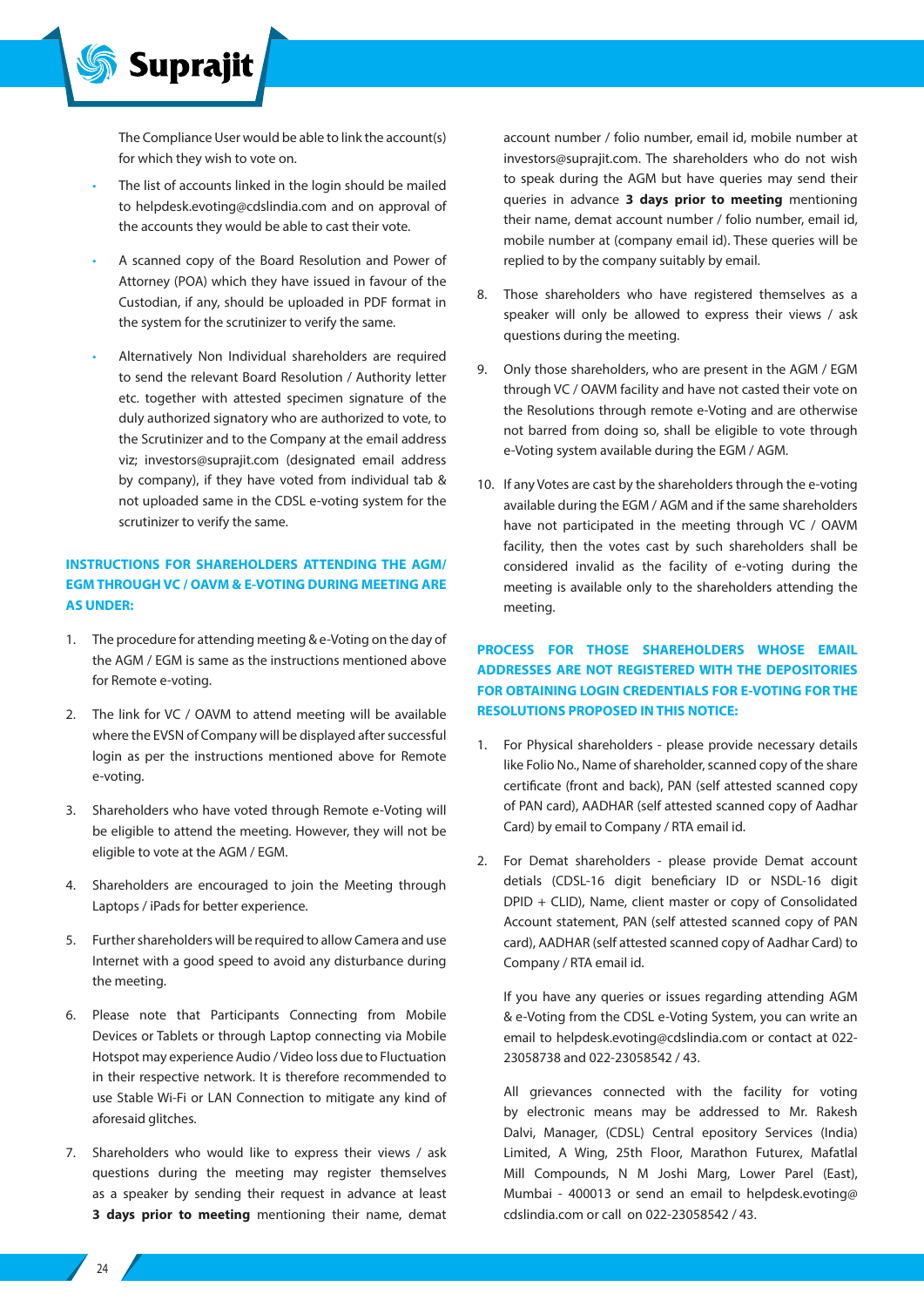**DETAILS PURSUANT TO REGULATION 36 (3) OF SEBI (LISTING OBLIGATIONS AND DISCLOSURE REQUIREMENTS) REGULATIONS, 2015 OF THE DIRECTORS PROPOSED TO BE APPOINTED / RE-APPOINTED:**

#### **Mr. Mohan Srinivasan Nagamangala (DIN: 01916468)**



Mr. Mohan Srinivasan Nagamangala is a Graduate in Mechanical Engineering. He is a member of Institute of Cost and Works Accountants of India and he has a Diploma in Management. He has over three decades of experience of working in India and abroad. He started his career with BOSCH Bangalore and thereafter Visteon and Hansen/ZF Transmissions. He has held various positions including Chief Operations

Officer, Country Manager, Executive Director, Managing Director,

etc. He has managed businesses in India, Thailand, China, Belgium and USA. He joined Suprajit as 'President' in the year 2014 and has been appointed as Director and CEO of the Company w.e.f. February 13, 2017. Presently he is the Managing Director & Group CEO of the Company with effect from April 01, 2019.

## **Additional information:**

| Age                                                                    | 59 years          |
|------------------------------------------------------------------------|-------------------|
| Date of Appointment as Director                                        | February 13, 2017 |
| Relationship between Directors inter-se                                | NII.              |
| Names of listed entities in which the<br>person holds the directorship | NII.              |
| Membership of Committees of the Board<br>of other listed entity        | NII.              |
| No. of Shares held in the Company                                      | 8,689             |